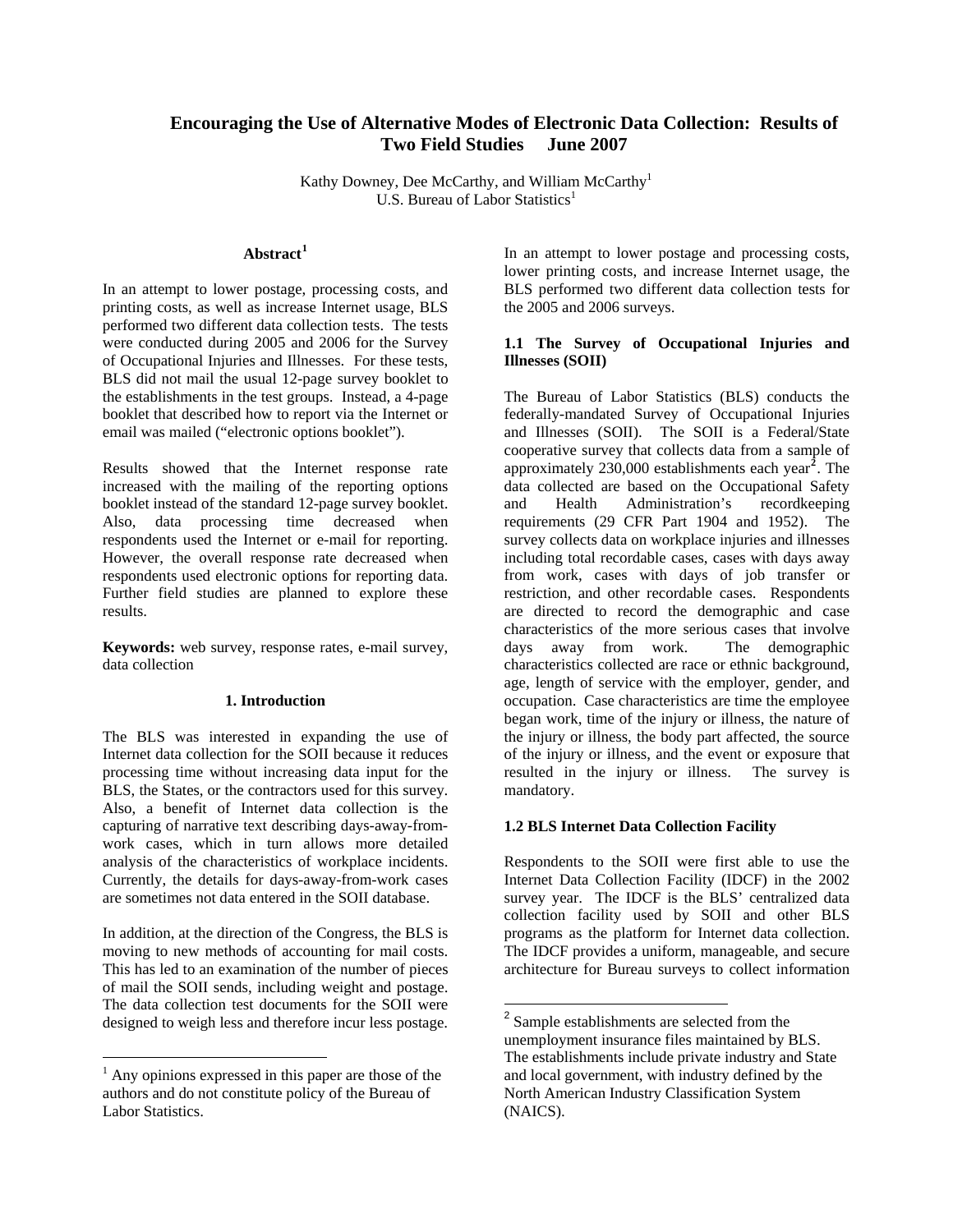over the Internet.

When using the IDCF to report for SOII, employers can enter their injury and illness data along with their employment and hours worked. The online, Web form is designed to look similar to the mailed form. For the 2004 SOII, 29,551 establishments used the IDCF to submit data. These establishments also submitted 50,707 days-away-from-work cases (a separate subform is completed for each case).

## **1.3 E-mail Reporting Option**

In the 2004 survey year, BLS offered e-mail data collection for the first time. Employers desiring to use this option sent an e-mail to a specific BLS e-mail address. They automatically received a Microsoft WORD template of the survey form by return e-mail. Employers entered their data and then e-mailed the template as an attachment to a State-specific, BLS email address. State personnel were then required to process the e-mail survey form in the same manner as hard copy survey forms returned by employers via the mail. In 2004, 914 establishments reported their SOII data using e-mail.

### **2. Methods**

### **2.1 2005 Survey Test**

For the 2005 survey test, there were three treatment groups and one control group. All of these groups were of equal size, 2,000 units each, but differed in their method of data collection and survey materials.

## *2.1.1 Sampling*

1

Units that were collected on the Internet in survey year 2004 were removed from consideration. Also, based on other exceptions<sup>[3](#page-1-0)</sup> the entire 2005 sample was not in-scope for these tests. Thus, no national estimates could be computed using the results of this study.

Each data collection test sample included 2,000 units, for a total of 8,000 units in the study. To ensure that the samples were homogeneous, four units were drawn from 2,000 randomly selected State sampling cells. A sampling cell was defined as a State/ownership/industry/size class group. One unit from each set of four was randomly assigned to either one of the test groups or to the control group. In designating the units for each of the four groups, only sampling cells with four or more sample units were considered.

The number of cells used from an individual State was proportional to the overall sample of the State that remained after the units discussed above were removed. This meant that States with larger overall total samples were selected for the tests at a higher rate than States with relatively small samples.

## *2.1.2 Survey materials*

The mail-out envelope for the treatment groups contained a 4-page document giving respondents the following two reporting options:

1) Use the BLS IDCF system; or

2) Send an e-mail to the BLS address and receive an automatic reply with a copy of the survey attached. The return e-mail message contained a list of Statespecific e-mail addresses so that the respondent could e-mail the completed booklet to the appropriate State office.

Test Group 1 received the 4-page document that includes the options listed above in all three mailings (first mailing, and first and second nonresponse mailings). In addition, their 4-page document stated they could call a telephone number and request a 12– page hardcopy of the survey. (It was explicitly stated they could request a hardcopy of the survey.) This telephone number was answered by employees in the BLS national office.

Test Group 2 received the 4-page document that includes the options listed above in all three mailings (first mailing, and first and second nonresponse mailings). Test Group 2 received the same materials as Group 1, except their materials did not explicitly mention the option of getting a hardcopy of the survey and neither did the people answering the help number. If the respondents phoned the help number, the national office personnel did not initially volunteer the information that a hardcopy of the survey was available. If the respondent was unable to use the Internet or called to refuse to participate in the survey, BLS encouraged the respondent to use an alternative approach (e-mail them a copy of the survey, have them print it, complete it, and mail it to the appropriate State office). If the e-mail option was not acceptable to the respondent, BLS then volunteered information about a hardcopy survey and mailed the respondent a survey

<span id="page-1-0"></span><sup>&</sup>lt;sup>3</sup> These exceptions included all of Puerto Rico, Guam and the Virgin Islands; units where the employer was expected to sub-sample their days-away-from-work cases; sample units where the special handling field was not blank; and Maine, New Jersey, Illinois, and Wisconsin public sector units.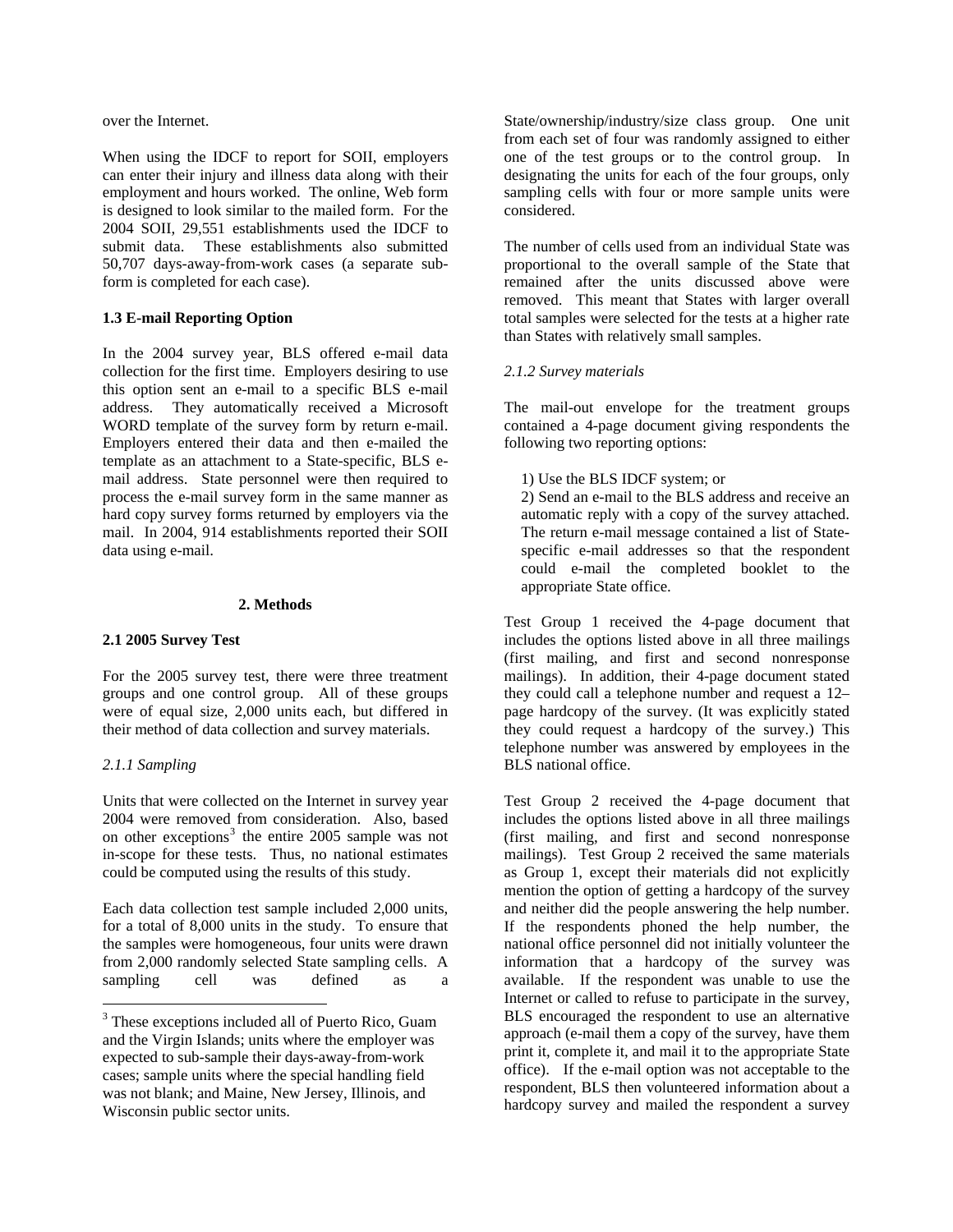booklet that included a business-reply envelope.

Test Group 3 is identical to Test 2 for the first mailing and the first nonresponse mailing, including the procedure that the hardcopy of the survey was not mentioned as a reporting option. However, for the second non-response mailing, respondents were mailed the standard (control) 12-page survey booklet and a 2 page document describing electronic reporting options, along with the non-response letter and the nonresponse return envelope.

NOTE: In survey year 2004, there were 6,688 units collected by the Internet collection method that were also sampled for survey year 2005. These units are termed "INET" units in this study. All of these INET units, except special handling units and units where the employer was expected to sub-sample their cases, received the Test 2 option. However, these INET units are not included in the Test 2 group in the analysis of the tests. Because they were previous respondents via the Internet, the BLS felt they would be more likely to respond in the same manner in survey year 2005.

The control group received the standard 12-page survey, along with a 2-page document describing electronic reporting options in all three mailings (first mailing, first and second nonresponse mailings).

The first mailing occurred in January 2006. The first non-response mailing was February  $21$ ,<sup>st</sup> and April  $5<sup>th</sup>$ was the second non-response mailing. On May  $9<sup>th</sup>$ , the sample was handed over to the States for their nonresponse efforts. This marked the end of BLS involvement in data collection and is used as the closing date for the 2005 test. Data collection for the 2005 SOII closed on June 26, 2006.

## *2.1.3 Analyses*

<span id="page-2-0"></span>Two general types of measures used in the analysis of the SOII study: 1) measurements of response rates and 2) estimates of data collection burden, as defined as respondents requesting help from BLS or the States, and data processing time. For response rate measurements, rates for total response and Internet response were computed and compared to the entire SOII sample. The response rates were calculated as the number of respondents divided by the number of eligible establishments (excluding out-of-business, outof-scope, and duplicates). The Internet response rate was the number of Internet responses divided by eligibles.

For data collection burden, BLS analyzed the percentage of units contacting the Help phone number and processing time and costs.

# **2.2 2006 Survey Test**

# *2.2.1 Sampling*

The 2005 survey year test compared results using employers from the same sampling strata – industry / size class. However, the 2005 test was limited to 2,000 sampling strata nationwide. With the possible implementation of electronic collection for all sample units beginning in survey year 2007, the BLS needed to determine if the same type of results would be seen when all sample units in a State were given the electronic collection option. Therefore, BLS needed to replicate the 2005 test, but change the sampling plan so that whole States were selected for the test. However, rather than compare three treatment groups, as was done in the 2005 survey year, in the 2006 survey year Group 2 was the only treatment group.

The States selected for the 2006 test represent two general groups: those that are State partners  $4$ (California, District of Columbia, Florida, Illinois, Maryland, New York, North Carolina, and Virginia) and States collected by the BLS regional offices (Colorado, Idaho, Mississippi, New Hampshire, North Dakota, Ohio, Pennsylvania, and South Dakota). A total of 16 States had all of their SOII sample participate in the test.

Another group of employers of interest in this test was the INET units. These were employers who responded by the IDCF in the 2005 survey year and were also selected in the 2006 survey year sample. There were 6,688 INET units in the 2005 survey year, but due to the success of the 2005 survey year tests in increasing the usage of the IDCF, the number of INET units for the 2006 survey year rose to 13,297. The total number of units in the test for survey year 2006 was 88,421.

## *2.2.2 Survey materials*

As mentioned previously, those units in the treatment group used the Test Group 2 methodology as described in the 2005 test. That is, they received the 4-page form outlining the two reporting options, Internet or e-mail, and when respondents phoned the help number, the State personnel did not initially volunteer the information that a hardcopy survey form was a reporting option.

 4 These States collect the data themselves and then send the data files to BLS.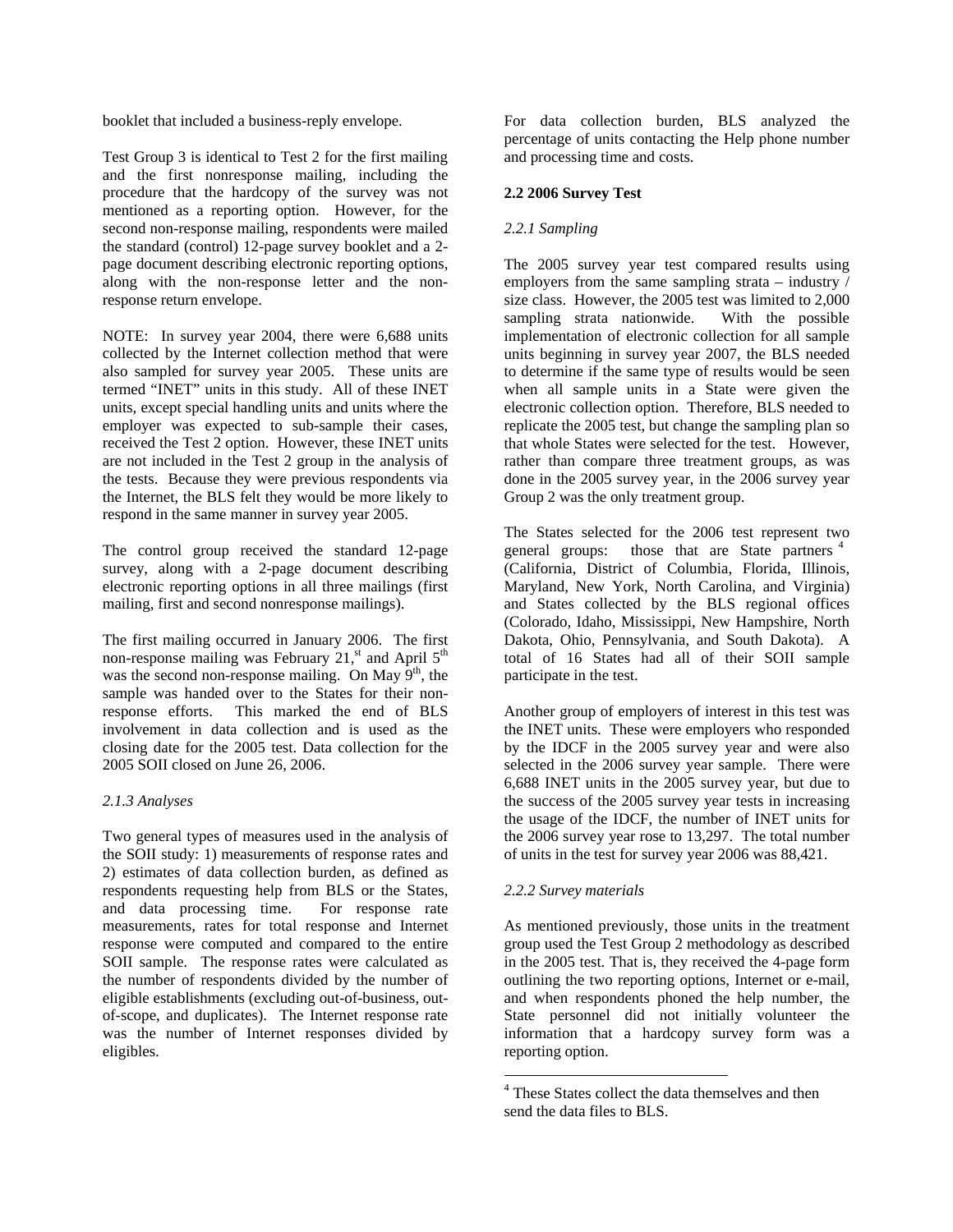The first mailing was sent out January 4, 2007. The two nonresponse mailings occurred March 2, 2007 and April 20, 2007. Data collection close-out was July 17, 2007.

### *2.2.3 Analyses*

The 2006 test used the same analyses as the 2005 test. However, the analyses were not split by the end of the test period (when the sample is handed over to the States) and the end of the data collection (the final close-out). Only the latter numbers are presented.

#### **3. Results**

### **3.1 2005 Survey Test Results**

#### *3.1.1. Response rates*

As shown in Figure 1, the group with the highest response rate by the end of the test period<sup>[5](#page-3-0)</sup> was the INET group (90 percent). This stands to reason because the INET establishments who used the IDCF the year before are very willing to use it again and may use it sooner in the collection cycle.

The control group obtained the next highest response rate at 78 percent. The three treatment groups' response rates ranged from 71 (Test Groups 1 and 2) to 74 percent (Test Group 3). When we examined the response rate over time, Test Group 3's rate pulled away from the other test groups' rates after the second nonresponse mailing, which is when Test Group 3 nonrespondents were automatically mailed the hardcopy of the survey. This suggests that some employers were unwilling, or unable, to report using electronic options.

1





The same trend continued until the closing of the data collection, as shown in Figure 2. The INET group had the highest response rate (96 percent), followed by the control group (92 percent) and the test groups (87 to 90 percent). That means that the test groups' response rate lagged behind the control group's by two to five points at the end of data collection.

Figure 2. Total Response Rates by Study Group, at End of Data Collection, Survey Year 2005



All three test groups far outperformed the control in terms of the proportion of employers who responded using the Internet (49 to 53 percent for test groups versus 23 percent for the control group; Figure 2). This could partially be explained by a lack of larger establishments in the control group. There were no large employers (1,000-plus employees) and only five employers in the next largest size class (250 to 999 employees) in the control group. It is thought that large employers are probably more familiar with and have better access to the Internet than the smaller employers. The percentage of establishments using the Internet varied by establishment size and ranged from 20 percent for the smallest size class (1 to 10 employees) to 31 percent for the largest size class (1,000-plus employees).

<span id="page-3-0"></span> $<sup>5</sup>$  Again, this is the time the sample was handed over to</sup> the States for their non-response efforts, not the final closing of data collection.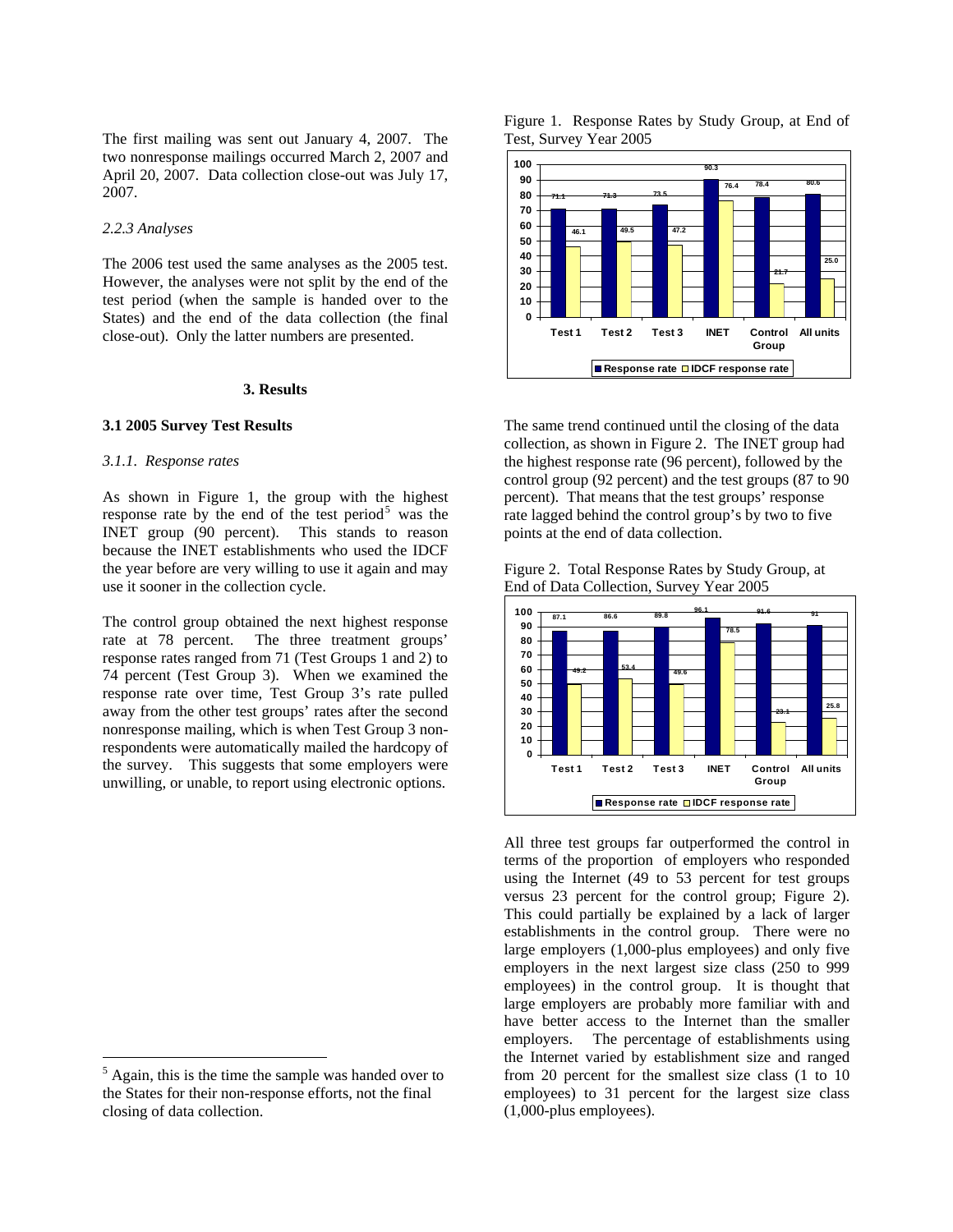There were no distinguishable trends for response rates by industry. There were also none by State.

In summary, all three test groups ended with an Internet response rate around 50 percent. IDCF usage results in significant savings in data entry costs, as well as mailing costs and printing costs. More information on these data entry savings will be shown in this report in the section on the 2006 SOII tests.

#### *3.1.2. Establishments needing help*

Test Group 1 establishments contacted the Help phone number at a greater rate (14 percent; Figure 3) than any other test group. And as would be expected, this group requested a 12-page survey booklet at a much higher rate than the other test groups since it was given as an option in the survey materials. Approximately five percent of Test Group 2 and four percent of Test Group 3 employers requested a 12-page survey booklet.

Figure 3. Percentage of Establishments Calling for Help, by Study Group, Survey Year 2005



Most of the calls from the three test groups were to request a hardcopy of the survey. Help with the IDCF was the second most reported reason. Calls from employers in the INET group were primarily for help with the IDCF. Most often, these were related to access<sup>[6](#page-4-0)</sup>.

Were the 2006 tests for survey year 2005 successful in raising Internet and e-mail response? With Internet submissions rising by 81 percent (from 29,551 establishments in survey year 2004 to 53,575 establishments in survey year 2005) and e-mail collection rising by 171 percent (from 914 in survey

<span id="page-4-0"></span>6 To address these concerns, BLS implemented

1

year 2004 to 2,475 in survey year 2005), the goal of increasing the use of the electronic options for the 2005 survey year certainly could be deemed a success.

#### **3.2 2006 Survey Test Results**

The BLS mailed out the electronic options booklet to 88,421 employers in survey year 2006 and has received a total of 93,635 responses through the IDCF and e-mail. (This number of responses include more cases than those in the test; therefore, it is higher than<br>the mail-out number.) Of these, 36,973 were Of these,  $36,973$  were employers who received the standard booklet – 35,669 employers using the IDCF and 1,304 employers using the e-mail option. Therefore, 56,662 of the employers who received the electronic options booklet chose an electronic method to report their data  $-48,800$  (55.2) percent of employers receiving the electronic options) responding through the IDCF and another 7,862 (8.9 percent) using the e-mail option.

### *3.2.1. Performance rates*

The analyses for survey year 2006 focused on the difference between those employers in the test and those not in the test (termed "Rest" in the Figures below). Since all employers in the test States were offered the electronic options, these tests were hoped to be a better illustration of how the entire nation would respond if offered the electronic options. Analyses were also performed for the INET units.

As in the test for survey year 2005, the INET units had consistently higher response rates than any other group, with a 96 percent response rate and 81 percent Internet response rate by survey close-out. The Test group lagged behind the "Rest" group in response rate: 88 percent versus 92 percent. This was also consistent with the findings from survey year 2005.

Figure 4. Response Rates by Study Group, at Survey Close-out, Survey Year 2006



improvements to IDCF access for the next survey year (survey year 2006).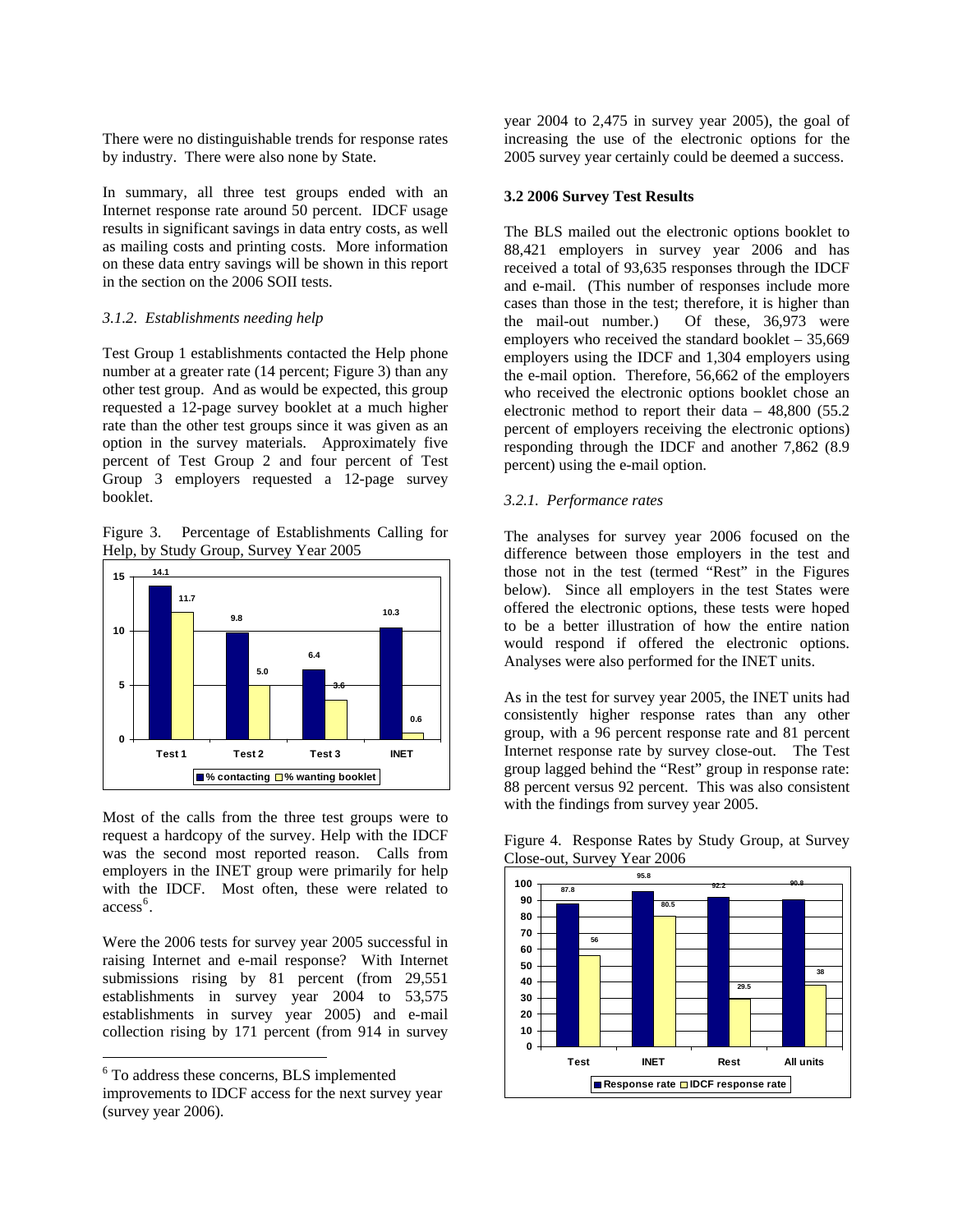The lower response rate for the units given the electronic options versus the units receiving the standard hardcopy collection form is of concern. Reasons for this lower response rate are being evaluated and consist of:

- Since the INET (those units that have used the IDCF last year) response rates are consistently high, the lower response rates for units receiving the electronic options is a first year phenomenon only;
- The electronic options have some inherent issue that produces the lower response rate;
- The web instrument itself needs to be improved; and
- Some respondents simply prefer paper.

Analyses were also performed by industry and size class. There were no obvious trends.

In the 2006 test, the BLS was able to track other data collection methods such as e-mail, phone, and FAX. Units in the test used the e-mail option at a rate more than seven times as high than units not in the test (Figure 5). INET units also used the e-mail option more than units not in the test – the rate being more than four times as high.

Figure 5. Response Rates for Modes by Study Group, Survey Year 2006



<span id="page-5-0"></span>Units in the test also used the phone and FAX much more than any other group. A hypothesis about this is that employers with questions about using the electronic options would call their State agency as directed. Once the State is on the phone with the employer, the State could take their data over the phone. Also, the State can offer the FAX form to employer's who may wish a standard hardcopy booklet. INET units use the phone less than units not in the test and use the FAX form slightly more than units not in the test.

#### *3.2.2. Processing time comparisons*

With the addition of the data collection mode indicator. the BLS was able to compare the time needed for processing data between the various collection options. By tracking the time from when a sample unit's data is received to the time that the data is edited and ready for use in estimation, any savings in processing time by using the electronic options can be determined.

With the SOII, there are many modes the respondents can use to report their data. Therefore, there are many avenues of entering their data and editing them. Data that are received via mail and keyed by State agencies are usually pre-edited (on the hardcopy) before the data is keyed into the data system. Data received by email currently still need to be keyed by State personnel.[7](#page-5-0) The "Contractor" refers to the contractor that receives some of the mail returns. The contractor is not allowed to pre-edit data prior to keying; they just enter them into the system.

Figure 6 illustrates the percentage of returned surveys that are "clean" (ready for estimation) when the unit's data is entered into the system. In other words, these units need no further processing to be usable. Percent "clean" is the number of units that are "clean" prior to being entered into the system divided by the total number of units received by that method. The Contractor mode has the lowest percentage clean (28 percent) because they don't edit the data prior to keying. The highest percentage clean is with the phone mode (95 percent) because an interviewer can discuss the data with the respondent. The IDCF has 67 percent of its cases as clean.

Figure 6. Percentage of Units That are "Clean" When Entered into Data System, by Mode, Survey Year 2006



<sup>&</sup>lt;sup>7</sup> Processes to directly enter this data from the e-mail form to the database may be implemented as soon as the next survey year.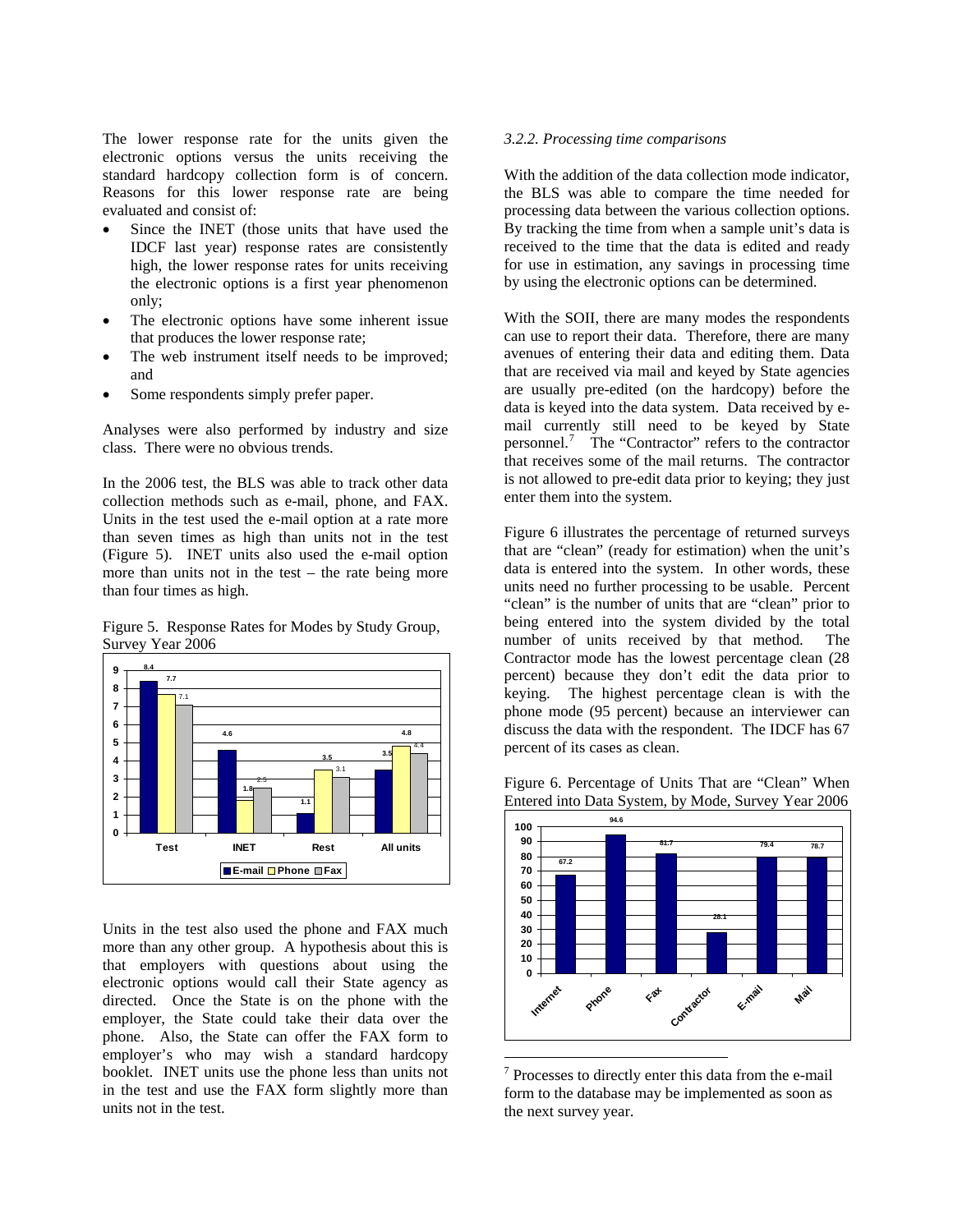However, the editing of data takes fewer days with the IDCF (0.2 days) than with any other mode. Figure 7 shows the days needed for processing of data that are "clean" prior to data entry. The highest lag in cleaning data occurs for the surveys returned by mail to the States (13.5 days). Units in the tests took less time to reach the clean state than units not in the test. Although a higher percentage of units were clean prior to data entry, the savings in time was over six days per schedule.

Figure 7. Average Days Needed for Processing of Data That Are "Clean" Prior to Data Entry, by Mode, Survey Year 2006



Figure 8 shows the average days needed for processing data to reach the point that it is ready for estimation (e.g., "clean"). Phone, fax, and Internet collection take the least amount of time to process. Surveys received by mail, either to a State or to the mail contractor, take the most amount of time to process: an average of 18 days for each survey.

Figure 8. Average Days Needed for Processing of Data To Reach "Clean" Processing State, by Mode, Survey Year 2006



The amount of time to process units rose as the size of

the sample unit got larger (Figure 9). This was true of units that were clean at time of data entry and for all clean units. The percentages of both clean prior to data entry and total clean decreased as size class increased.

Figure 9. Average Days Needed for Processing of Data To Reach "Clean" Processing State, by Establishment Size Class, Survey Year 2006



#### **3.3 Mailing and Printing Cost Comparisons**

BLS estimated cost comparisons of the 12-page survey versus the four-page booklet (that just outlines their reporting options). These comparisons 1) assume the cost for one survey year, 2) are based on a sample of 230,000 units, 3) include nonresponse mailings and 4) assume all potential respondents receive the same data collection method. As shown in Table 1, cost savings of approximately \$257,000 could be realized by moving all respondents to e-mail or Internet.

Table 1. Potential Costs Savings of Mailing and Printing Costs

| <b>Booklet</b>                  | Approximate<br>mailing cost | Approximate<br>printing cost | Approx-<br>imate<br>total cost |
|---------------------------------|-----------------------------|------------------------------|--------------------------------|
| 12-page<br>standard             | \$382,191.00                | \$262,808.19                 | \$644,999.19                   |
| 4-page<br>electronic<br>options | \$171,327.00                | \$216,141.94                 | \$387,468.94                   |
| <b>Difference</b>               | \$210,864.00                | \$46,666.25                  | \$257,530.25                   |

#### **4. Discussion**

Overall, the tests can be considered successes. Of those who received a booklet that described the Internet or e-mail as the primary reporting options, 55 percent reported via IDCF and another 9 percent reported via e-mail. Also, there was a reduction in processing time for the SOII data when Internet and